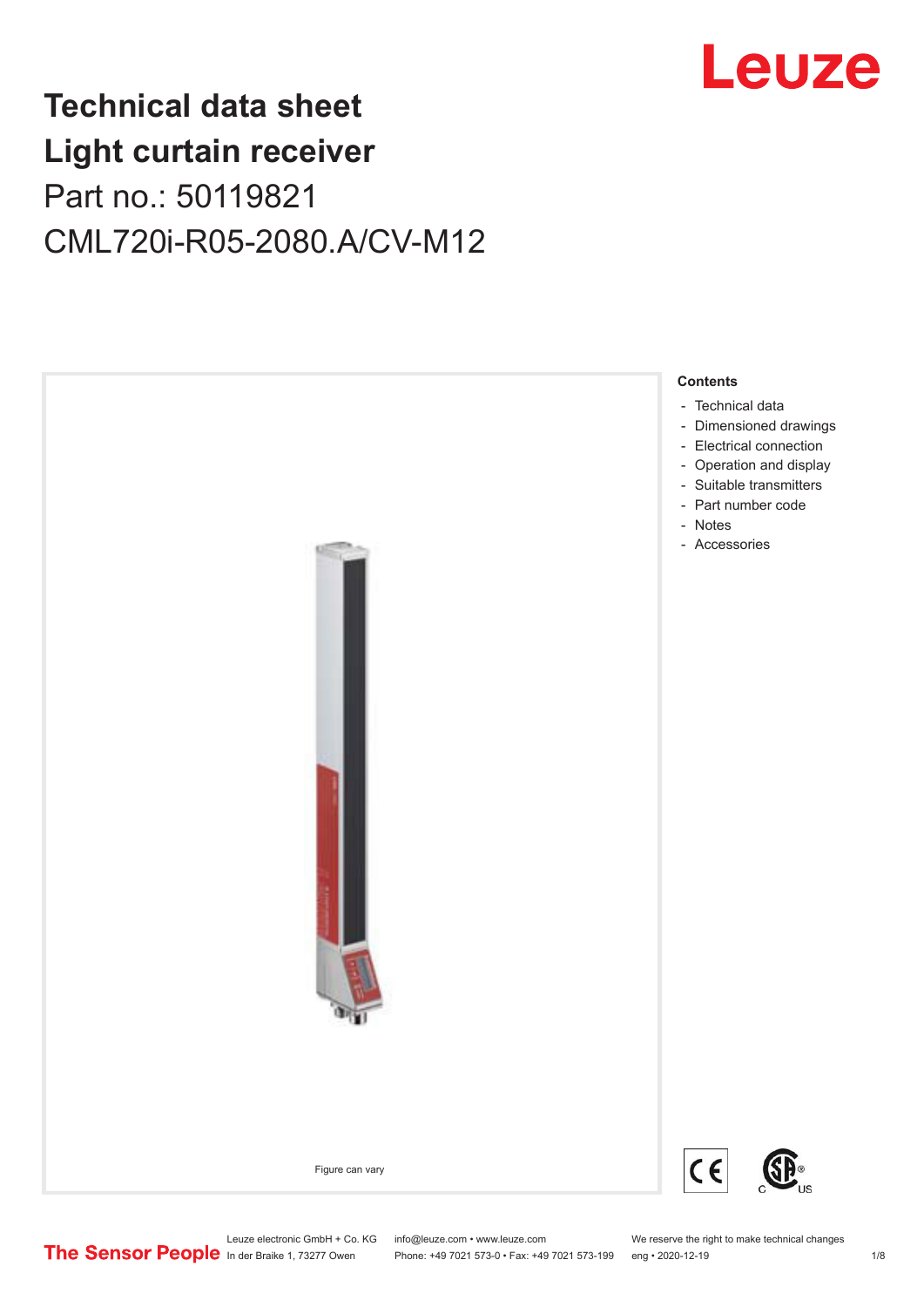## <span id="page-1-0"></span>**Technical data**

#### **Basic data**

| Series                                         | 720                                                                                                        |
|------------------------------------------------|------------------------------------------------------------------------------------------------------------|
| <b>Operating principle</b>                     | Throughbeam principle                                                                                      |
| Device type                                    | Receiver                                                                                                   |
| <b>Contains</b>                                | 2x BT-NC sliding block                                                                                     |
| Application                                    | Object measurement                                                                                         |
|                                                |                                                                                                            |
| <b>Special version</b>                         |                                                                                                            |
| <b>Special version</b>                         | Crossed-beam scanning                                                                                      |
|                                                | Diagonal-beam scanning                                                                                     |
|                                                | Parallel-beam scanning                                                                                     |
| <b>Optical data</b>                            |                                                                                                            |
| <b>Operating range</b>                         | Guaranteed operating range                                                                                 |
| <b>Operating range</b>                         | $0.13.5$ m                                                                                                 |
| <b>Operating range limit</b>                   | Typical operating range                                                                                    |
|                                                |                                                                                                            |
| <b>Operating range limit</b>                   | 0.14.5m                                                                                                    |
| <b>Measurement field length</b>                | 2,080 mm                                                                                                   |
| <b>Number of beams</b>                         | 416 Piece(s)                                                                                               |
| Beam spacing                                   | 5 <sub>mm</sub>                                                                                            |
| Measurement data                               |                                                                                                            |
|                                                |                                                                                                            |
| Minimum object diameter                        | $10 \text{ mm}$                                                                                            |
|                                                |                                                                                                            |
| <b>Electrical data</b>                         |                                                                                                            |
| <b>Protective circuit</b>                      | Polarity reversal protection                                                                               |
|                                                | Short circuit protected                                                                                    |
|                                                | <b>Transient protection</b>                                                                                |
|                                                |                                                                                                            |
| Performance data                               |                                                                                                            |
| Supply voltage U <sub>B</sub>                  | 18  30 V, DC                                                                                               |
| Residual ripple                                | 0  15 %, From U <sub>B</sub>                                                                               |
| <b>Open-circuit current</b>                    | 0 435 mA, The specified values refer<br>to the entire package consisting of trans-<br>mitter and receiver. |
|                                                |                                                                                                            |
| Outputs                                        |                                                                                                            |
| Number of analog outputs                       | 2 Piece(s)                                                                                                 |
| <b>Analog outputs</b>                          |                                                                                                            |
| <b>Current</b>                                 | 0  24 mA                                                                                                   |
| Voltage                                        | 011V                                                                                                       |
|                                                |                                                                                                            |
| Analog output 1                                | Voltage                                                                                                    |
| Type                                           |                                                                                                            |
| <b>Analog output 2</b>                         |                                                                                                            |
| Type                                           | Current                                                                                                    |
|                                                |                                                                                                            |
| Inputs/outputs selectable                      |                                                                                                            |
| Output current, max.                           | 100 mA                                                                                                     |
| Input resistance                               | $6,000 \Omega$                                                                                             |
|                                                |                                                                                                            |
| Number of inputs/outputs selectable 2 Piece(s) |                                                                                                            |
| Type                                           | Inputs/outputs selectable                                                                                  |
| Voltage type, outputs                          | DC                                                                                                         |
| Switching voltage, outputs                     | Typ. $U_R / 0 V$                                                                                           |
| Voltage type, inputs                           | DC                                                                                                         |
| Switching voltage, inputs                      | high: ≥6V                                                                                                  |
|                                                | $low: 4V$                                                                                                  |
|                                                |                                                                                                            |

| Input/output 1               |                                                 |  |
|------------------------------|-------------------------------------------------|--|
| Activation/disable delay     | 1 <sub>ms</sub>                                 |  |
| <b>Timing</b>                |                                                 |  |
| <b>Readiness delay</b>       | 450 ms                                          |  |
| <b>Cycle time</b>            | 12.88 ms                                        |  |
| Response time per beam       | $30 \mu s$                                      |  |
| <b>Service interface</b>     |                                                 |  |
| Type                         | IO-Link                                         |  |
| <b>IO-Link</b>               |                                                 |  |
| <b>Function</b>              | Configuration via software                      |  |
|                              | Service                                         |  |
| <b>Connection</b>            |                                                 |  |
| <b>Number of connections</b> | 2 Piece(s)                                      |  |
| <b>Plug outlet</b>           | Axial                                           |  |
| <b>Connection 1</b>          |                                                 |  |
| <b>Function</b>              | Configuration interface                         |  |
|                              | Signal IN                                       |  |
|                              | Signal OUT                                      |  |
|                              | Voltage supply                                  |  |
| <b>Type of connection</b>    | Connector                                       |  |
| <b>Thread size</b>           | M <sub>12</sub>                                 |  |
| Type                         | Male                                            |  |
| <b>Material</b>              | Metal                                           |  |
| No. of pins                  | 8-pin                                           |  |
| Encoding                     | A-coded                                         |  |
| <b>Connection 2</b>          |                                                 |  |
| <b>Function</b>              | Connection to transmitter                       |  |
| <b>Type of connection</b>    | Connector                                       |  |
| <b>Thread size</b>           | M <sub>12</sub>                                 |  |
| Type                         | Female                                          |  |
| <b>Material</b>              | Metal                                           |  |
| No. of pins                  | 5-pin                                           |  |
| Encoding                     | A-coded                                         |  |
| <b>Mechanical data</b>       |                                                 |  |
| Design                       | Cubic                                           |  |
| Dimension (W x H x L)        | 29 mm x 35.4 mm x 2,155 mm                      |  |
| <b>Housing material</b>      | Metal                                           |  |
| <b>Metal housing</b>         | Aluminum                                        |  |
| Lens cover material          | Plastic                                         |  |
| Net weight                   | $2,200$ g                                       |  |
| <b>Housing color</b>         | Silver                                          |  |
| <b>Type of fastening</b>     | Groove mounting<br>Via optional mounting device |  |
| <b>Operation and display</b> |                                                 |  |
| Type of display              | <b>LED</b>                                      |  |
|                              | OLED display                                    |  |
| <b>Number of LEDs</b>        | 2 Piece(s)                                      |  |
| Type of configuration        | Software                                        |  |
|                              | Teach-in                                        |  |
| <b>Operational controls</b>  | Membrane keyboard                               |  |

Leuze

Leuze electronic GmbH + Co. KG info@leuze.com • www.leuze.com We reserve the right to make technical changes ln der Braike 1, 73277 Owen Phone: +49 7021 573-0 • Fax: +49 7021 573-199 eng • 2020-12-19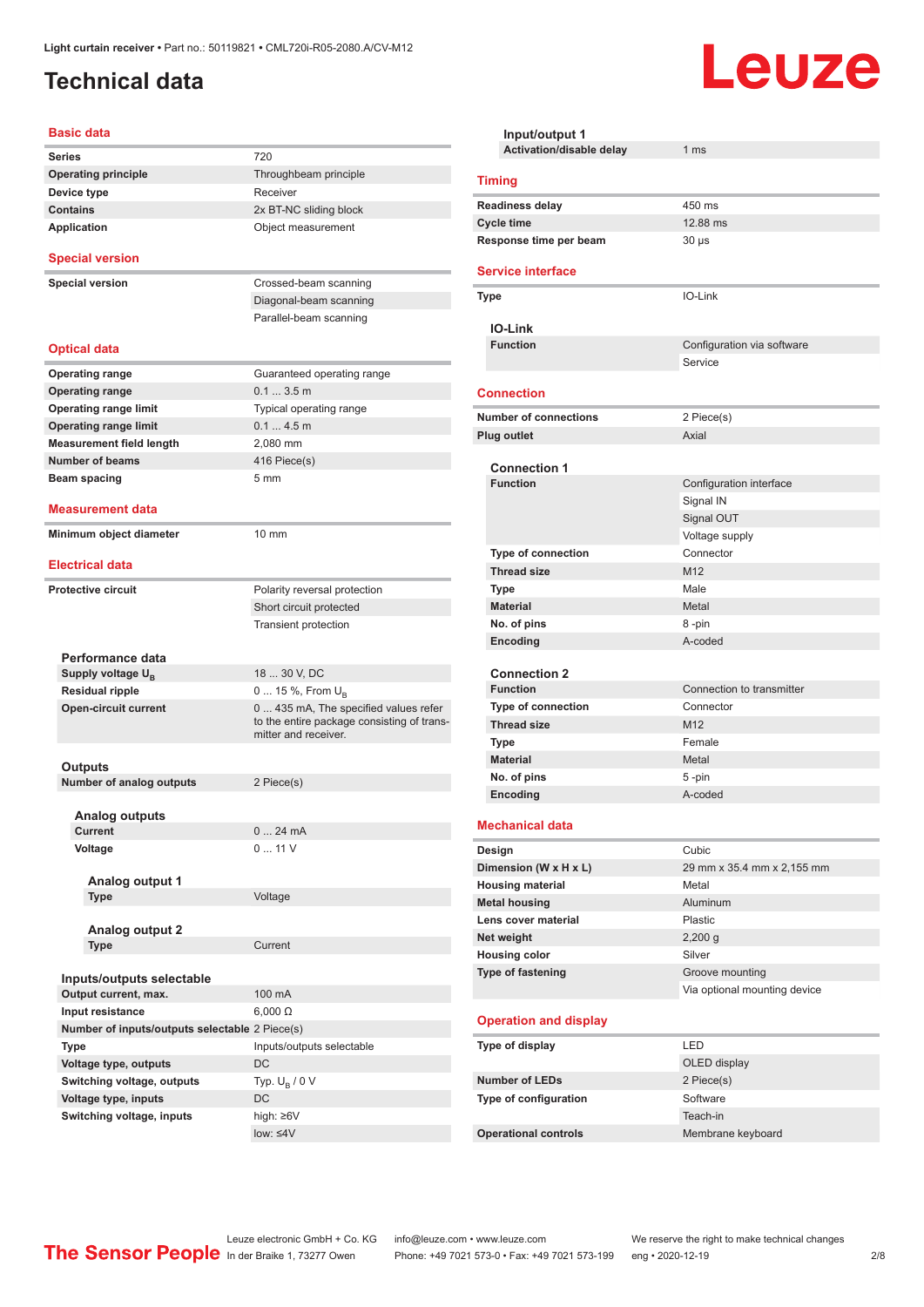## **Technical data**

# Leuze

#### **Environmental data**

| Ambient temperature, operation | $-30$ 60 °C |  |
|--------------------------------|-------------|--|
| Ambient temperature, storage   | $-40$ 70 °C |  |
| <b>Certifications</b>          |             |  |
|                                |             |  |
| Degree of protection           | IP 65       |  |
| <b>Protection class</b>        | Ш           |  |
| <b>Certifications</b>          | c CSA US    |  |

#### **Classification**

| <b>Customs tariff number</b> | 90314990 |
|------------------------------|----------|
| eCl@ss 5.1.4                 | 27270910 |
| eCl@ss 8.0                   | 27270910 |
| eCl@ss 9.0                   | 27270910 |
| eCl@ss 10.0                  | 27270910 |
| eCl@ss 11.0                  | 27270910 |
| <b>ETIM 5.0</b>              | EC002549 |
| <b>ETIM 6.0</b>              | EC002549 |
| <b>ETIM 7.0</b>              | EC002549 |
|                              |          |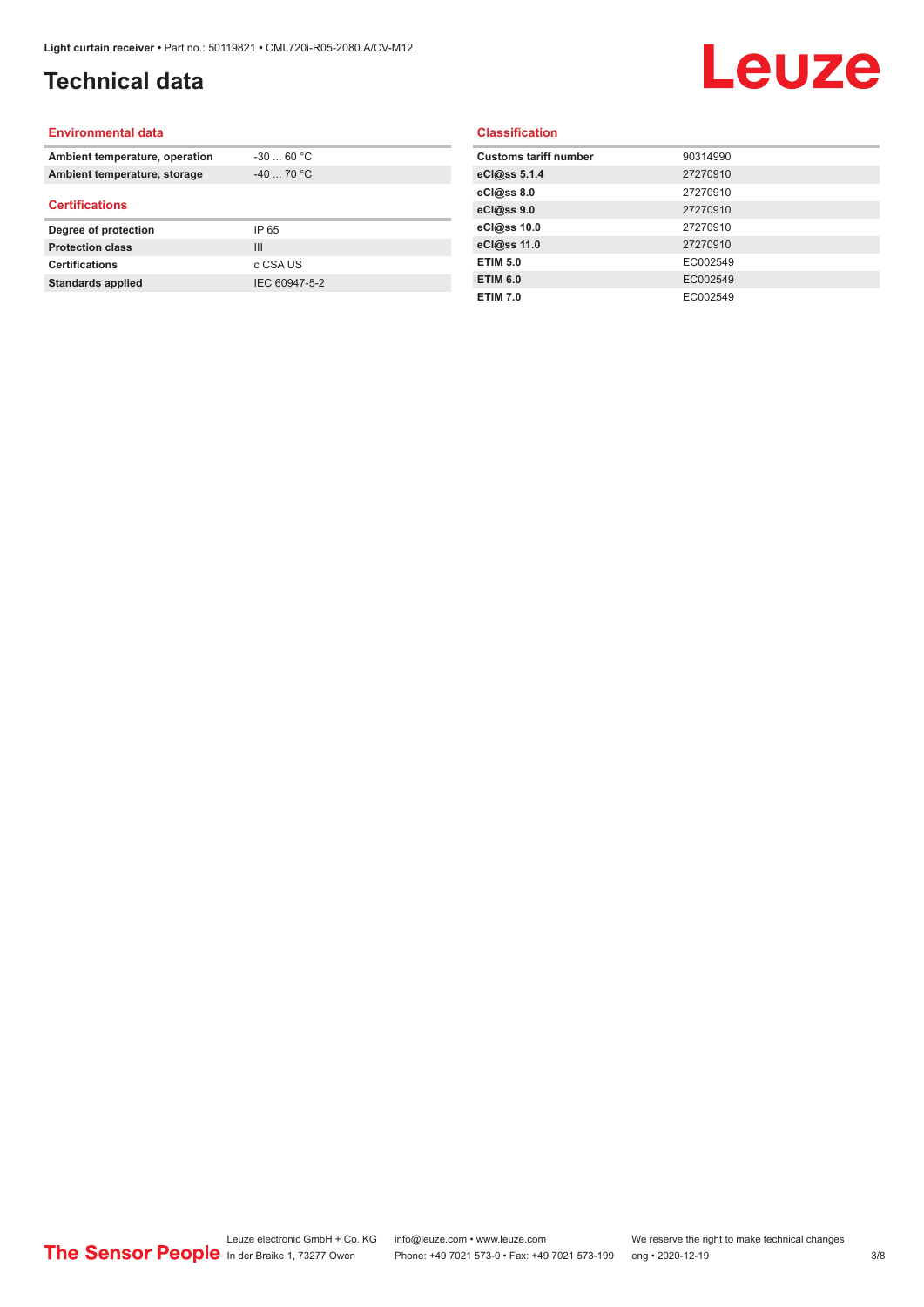## <span id="page-3-0"></span>**Dimensioned drawings**

All dimensions in millimeters



A Beam spacing 5 mm

G Fastening groove

- B Measurement field length 2080 mm
- F M6 thread
- R Receiver
	- Y 2.5 mm

T Transmitter

Leuze electronic GmbH + Co. KG info@leuze.com • www.leuze.com We reserve the right to make technical changes<br>
The Sensor People in der Braike 1, 73277 Owen Phone: +49 7021 573-0 • Fax: +49 7021 573-199 eng • 2020-12-19 Phone: +49 7021 573-0 • Fax: +49 7021 573-199 eng • 2020-12-19

# **Leuze**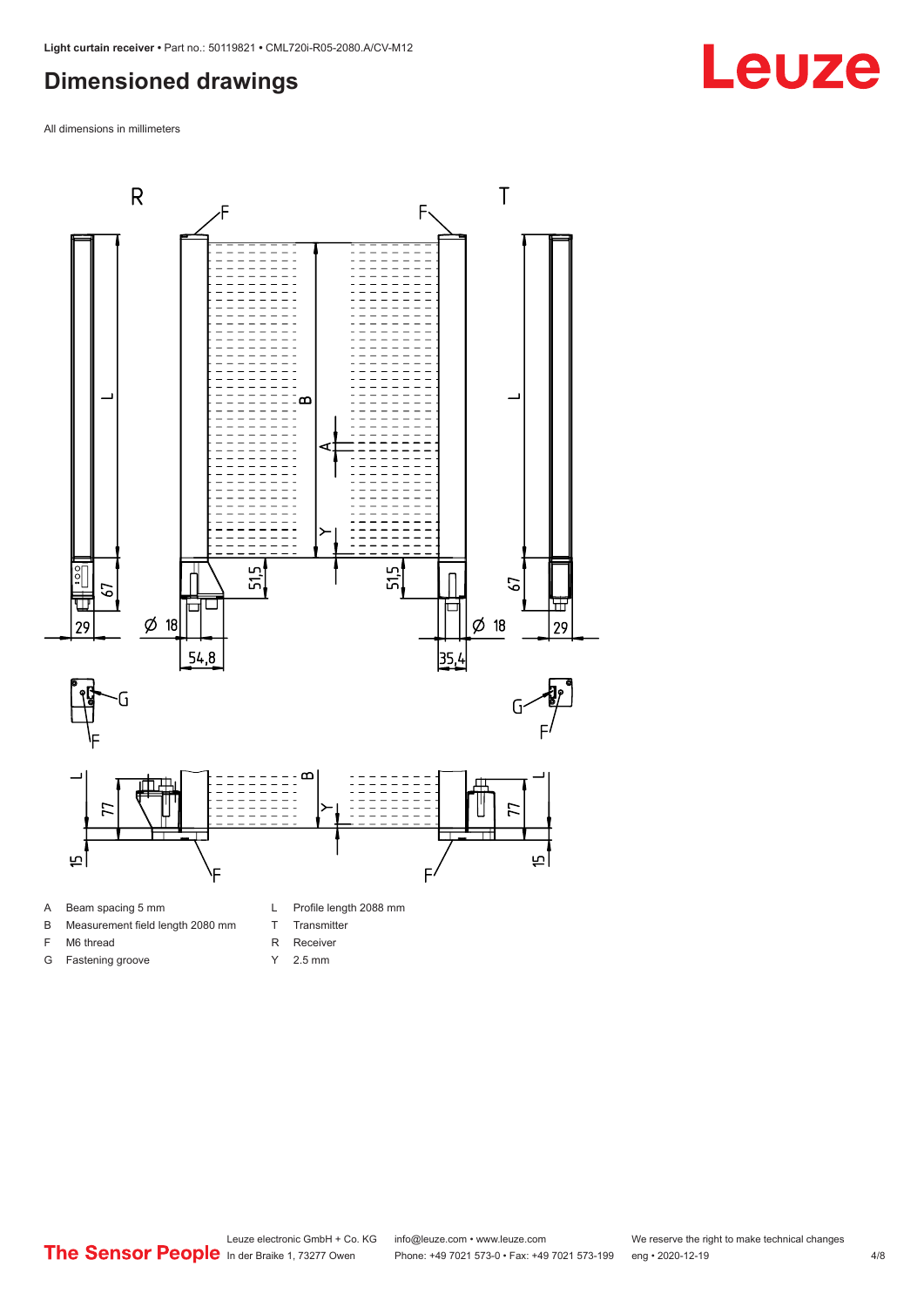### <span id="page-4-0"></span>**Dimensioned drawings**





A PWR / SW IN / OUT

## **Electrical connection**

**Connection 1**

| <b>Function</b>    | Configuration interface |
|--------------------|-------------------------|
|                    | Signal IN               |
|                    | Signal OUT              |
|                    | Voltage supply          |
| Type of connection | Connector               |
| <b>Thread size</b> | M12                     |
| <b>Type</b>        | Male                    |
| <b>Material</b>    | Metal                   |
| No. of pins        | 8-pin                   |
| Encoding           | A-coded                 |

#### **Pin Pin assignment**

| 1              | $V +$            |
|----------------|------------------|
| $\overline{2}$ | I/O <sub>1</sub> |
| 3              | GND              |
| $\overline{4}$ | IO-Link          |
| 5              | I/O <sub>2</sub> |
| 6              | OUT V            |
| 7              | OUT mA           |
| 8              | <b>AGND</b>      |
|                |                  |



#### **Connection 2**

| <b>Function</b>    | Connection to transmitter |
|--------------------|---------------------------|
| Type of connection | Connector                 |
| <b>Thread size</b> | M12                       |
| <b>Type</b>        | Female                    |
| <b>Material</b>    | Metal                     |
| No. of pins        | $5$ -pin                  |
| Encoding           | A-coded                   |

#### **Pin Pin assignment**

| л              | <b>FE/SHIELD</b> |
|----------------|------------------|
| $\overline{2}$ | V+               |
| 3              | <b>GND</b>       |
| 4              | RS 485 Tx+       |
| 5              | RS 485 Tx-       |

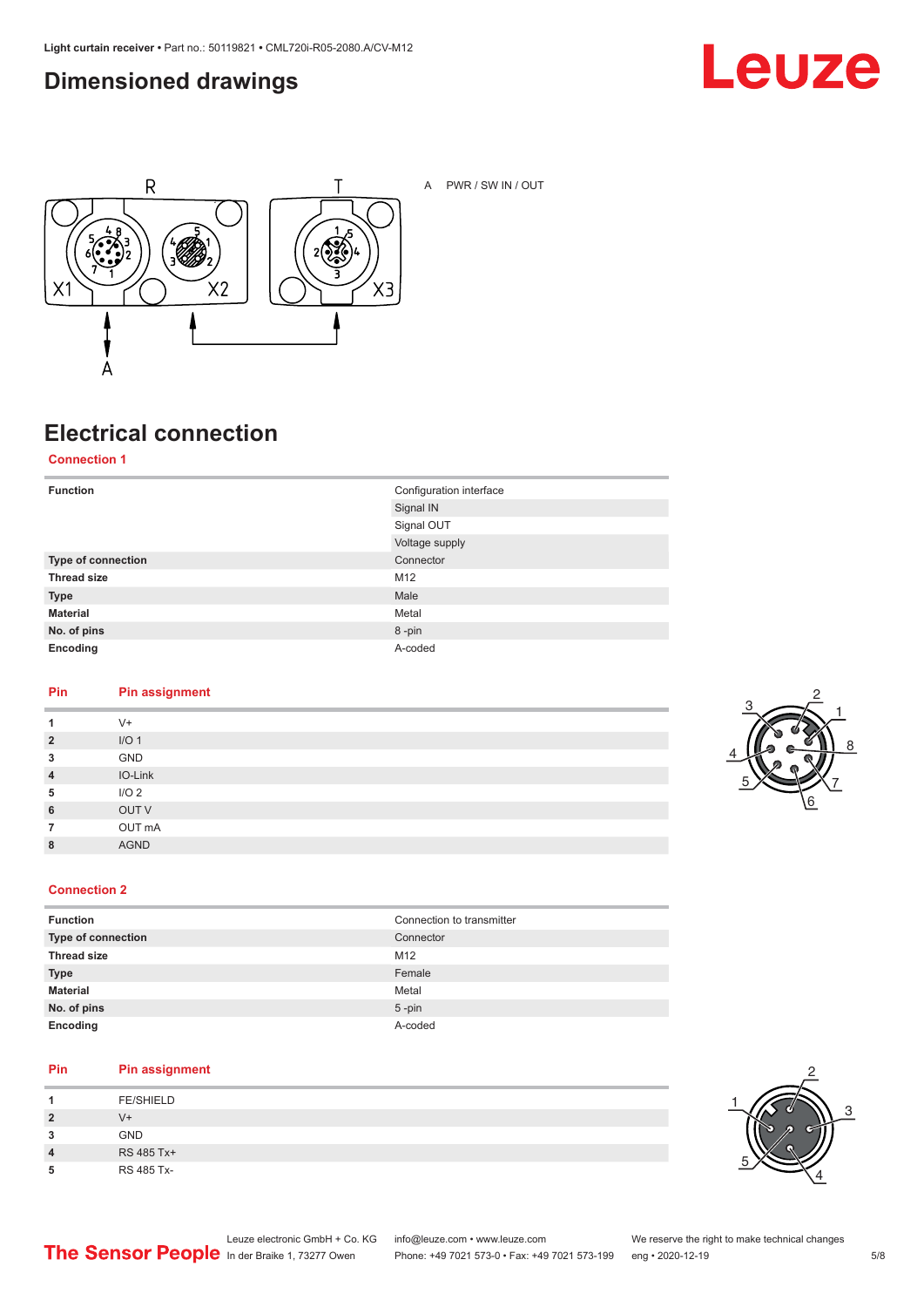## <span id="page-5-0"></span>**Operation and display**

| LED | <b>Display</b>           | <b>Meaning</b>                         |
|-----|--------------------------|----------------------------------------|
|     | Green, continuous light  | Operational readiness                  |
|     | Green, flashing          | Teach / error                          |
|     | Yellow, continuous light | Light path free, with function reserve |
|     | Yellow, flashing         | No function reserve                    |
|     | Off                      | Object detected                        |

#### **Suitable transmitters**

| Part no. | <b>Designation</b>         | <b>Article</b>               | <b>Description</b>                                                       |
|----------|----------------------------|------------------------------|--------------------------------------------------------------------------|
| 50119393 | CML720i-T05-<br>2080.A-M12 | Light curtain<br>transmitter | Operating range: 0.1  3.5 m<br>Connection: Connector, M12, Axial, 5 -pin |

#### **Part number code**

Part designation: **CML7XXi-YZZ-AAAA.BCCCDDD-EEEFFF**

| <b>CML</b>  | <b>Operating principle</b><br>Measuring light curtain                                                                                     |
|-------------|-------------------------------------------------------------------------------------------------------------------------------------------|
| 7XXi        | <b>Series</b><br>720i: 720i series<br>730i: 730i series                                                                                   |
| Y           | Device type<br>T: transmitter<br>R: receiver                                                                                              |
| <b>ZZ</b>   | <b>Beam spacing</b><br>05:5 mm<br>10:10 mm<br>20:20 mm<br>40:40 mm                                                                        |
| <b>AAAA</b> | Measurement field length [mm], dependent on beam spacing                                                                                  |
| в           | Equipment<br>A: connector outlet, axial<br>R: rear connector outlet                                                                       |
| CCC         | Interface<br>L: IO-Link<br>/CN: CANopen<br>/PB: PROFIBUS<br>/PN: PROFINET<br>/CV: Analog current and voltage output<br>/D3: RS 485 Modbus |
| <b>DDD</b>  | <b>Special equipment</b><br>-PS: Power Setting                                                                                            |
| EEE         | <b>Electrical connection</b><br>M12: M12 connector                                                                                        |
| <b>FFF</b>  | -EX: Explosion protection                                                                                                                 |
|             | <b>Note</b>                                                                                                                               |
| ₽           | $\&$ A list with all available device types can be found on the Leuze website at www.leuze.com.                                           |

Leuze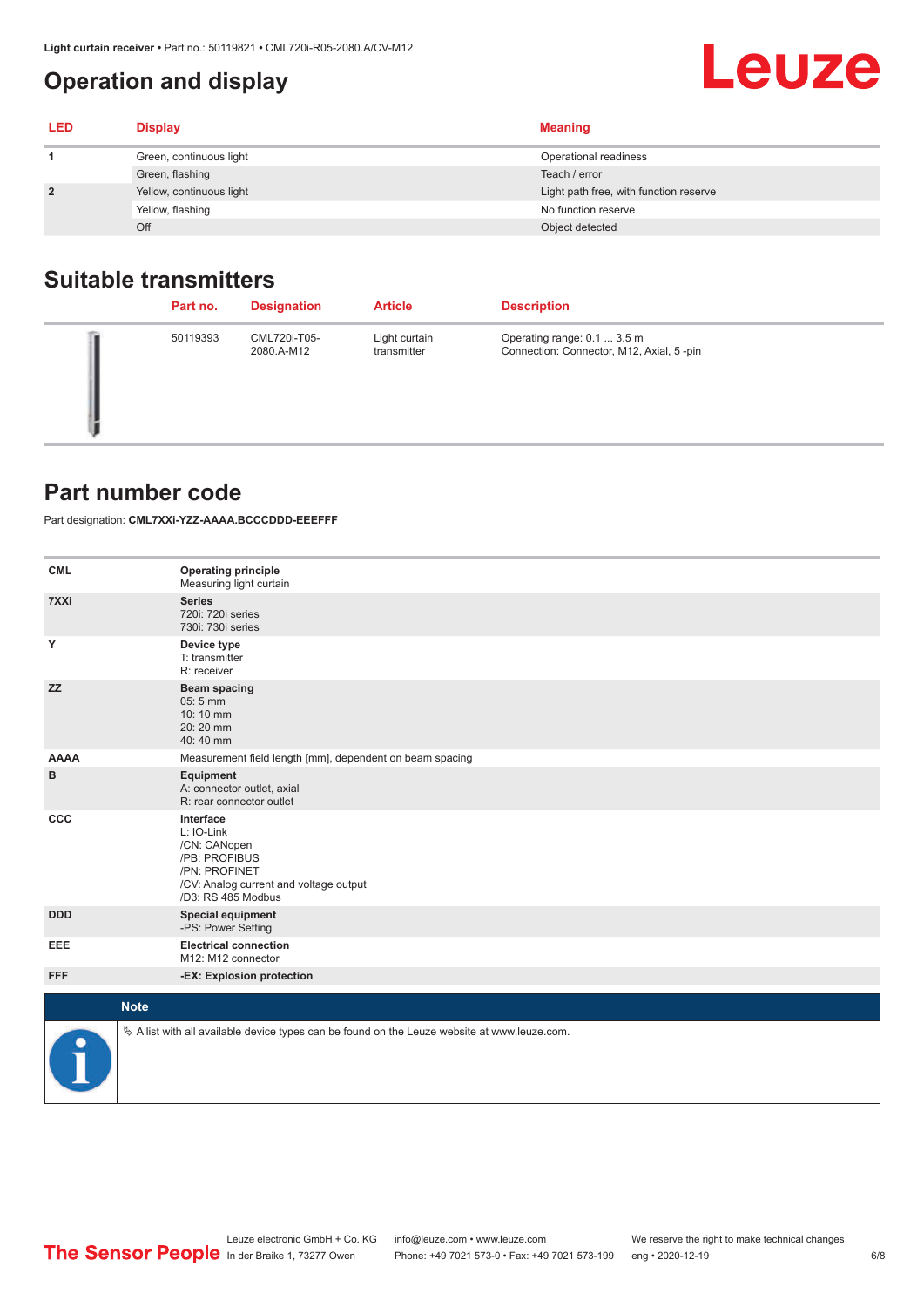#### <span id="page-6-0"></span>**Notes**



#### **Observe intended use!**

 $\%$  This product is not a safety sensor and is not intended as personnel protection.

 $\%$  The product may only be put into operation by competent persons.

 $\%$  Only use the product in accordance with its intended use.

| <b>For UL applications:</b>                                                                                                                                                       |
|-----------------------------------------------------------------------------------------------------------------------------------------------------------------------------------|
| $\%$ For UL applications, use is only permitted in Class 2 circuits in accordance with the NEC (National Electric Code).                                                          |
| V These proximity switches shall be used with UL Listed Cable assemblies rated 30V, 0.5A min, in the field installation, or equivalent (categories: CYJV/<br>CYJV7 or PVVA/PVVA7) |

#### **Accessories**

#### Connection technology - Connection cables

|   | Part no. | <b>Designation</b> | <b>Article</b>   | <b>Description</b>                                                                                                                                          |
|---|----------|--------------------|------------------|-------------------------------------------------------------------------------------------------------------------------------------------------------------|
| § | 50135128 | KD S-M12-8A-P1-050 | Connection cable | Connection 1: Connector, M12, Axial, Female, A-coded, 8-pin<br>Connection 2: Open end<br>Shielded: Yes<br>Cable length: 5,000 mm<br>Sheathing material: PUR |

#### Connection technology - Interconnection cables

|   |                   | Part no. | <b>Designation</b>                     | <b>Article</b>        | <b>Description</b>                                                                                                                                                                                                                                    |
|---|-------------------|----------|----------------------------------------|-----------------------|-------------------------------------------------------------------------------------------------------------------------------------------------------------------------------------------------------------------------------------------------------|
| e | $(\cdot$ : :<br>Þ | 50129781 | <b>KDS DN-M12-5A-</b><br>M12-5A-P3-050 | Interconnection cable | Suitable for interface: IO-Link, DeviceNet, CANopen<br>Connection 1: Connector, M12, Axial, Female, A-coded, 5-pin<br>Connection 2: Connector, M12, Axial, Male, A-coded, 5-pin<br>Shielded: Yes<br>Cable length: 5,000 mm<br>Sheathing material: PUR |

#### Mounting technology - Mounting brackets

|                                               | Part no. | <b>Designation</b> | <b>Article</b>      | <b>Description</b>                                                                                                                                                                                                        |
|-----------------------------------------------|----------|--------------------|---------------------|---------------------------------------------------------------------------------------------------------------------------------------------------------------------------------------------------------------------------|
| $\frac{1}{2}$ , $\frac{1}{2}$ , $\frac{1}{2}$ | 50142900 | BT 700M.5-2SET     | Mounting device set | Design of mounting device: Bracket mounting<br>Fastening, at system: Through-hole mounting, T slotted hole<br>Mounting bracket, at device: Screw type, Sliding block<br>Type of mounting device: Rigid<br>Material: Steel |

Leuze